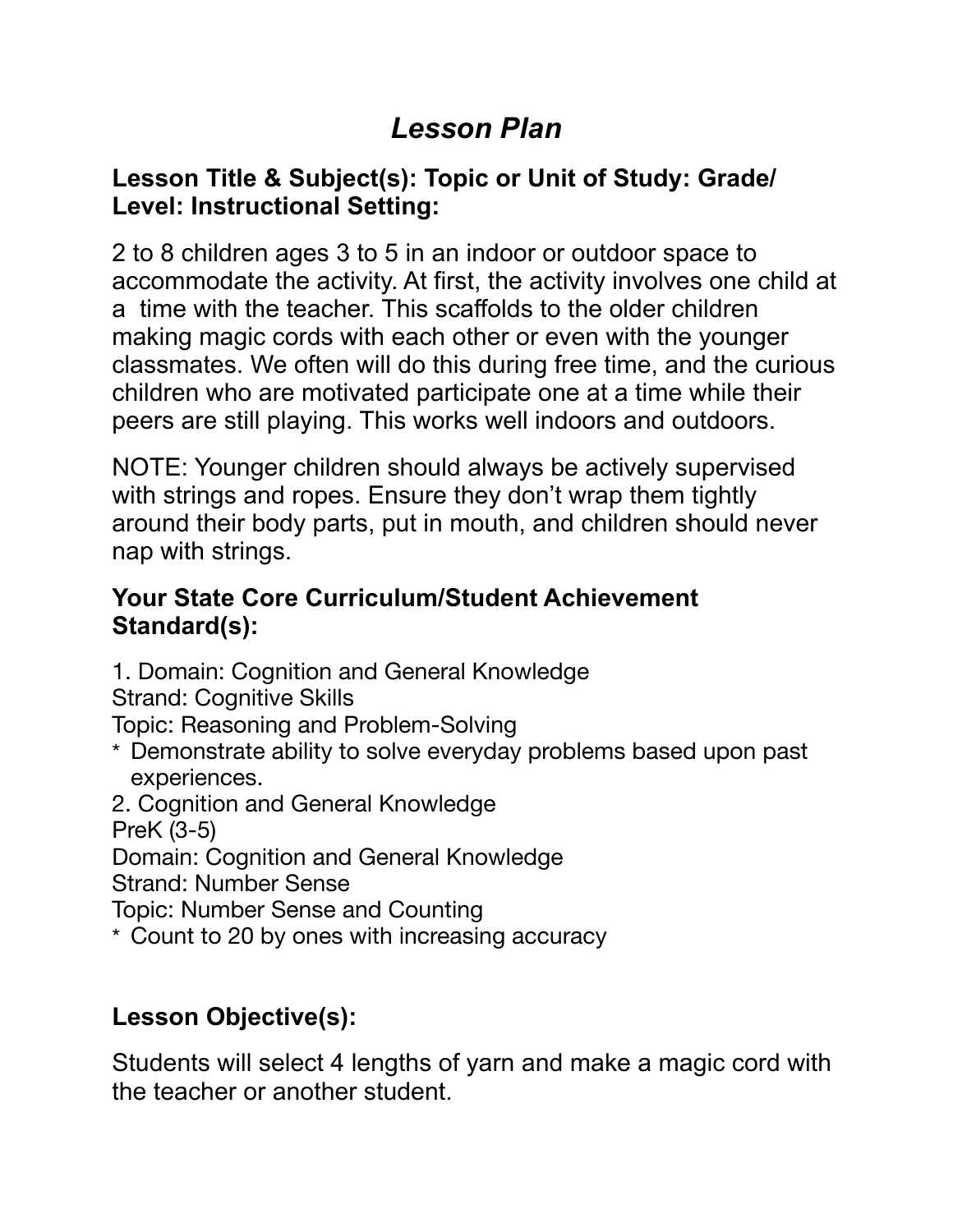## **Instructional Materials:**

Colorful yarn(s) to choose from.

Scissors (optional if the yarn is pre cut or easy to pull apart)

#### **Resources:**

#### **Sequence of Instructional Procedures/Activities/Events:**

- 1. Help child to select 4 colors of yarn.
- 2. Measure four (teacher's) arm lengths of yarn.
- 3. Tie the four pieces of yarn together at one end.
- 4. Have the child hold the knotted end while the teacher holds the loose ends.
- 5. Both teacher and child hold on to their ends while facing each other and begin to twist clockwise. It is fun to count and challenge the children to do 20 more, 50 more, or even 100 times more. Make it fun, and say, "we have to turn it 20 more times, don't let go!".
- 6. With the child holding the yarn tightly, the teacher folds the length of twisted yarn in half and the child passes their knotted end to the teacher. Be careful not to drop it! You may have to go back to step 5.
- 7. The teacher holds both the knotted and loose ends in one hand and the other hand is holding the folded middle end. Count down from the child's age, i.e. "3, 2, 1!" and let go of the knotted/loose end while holding tightly to the folded middle end.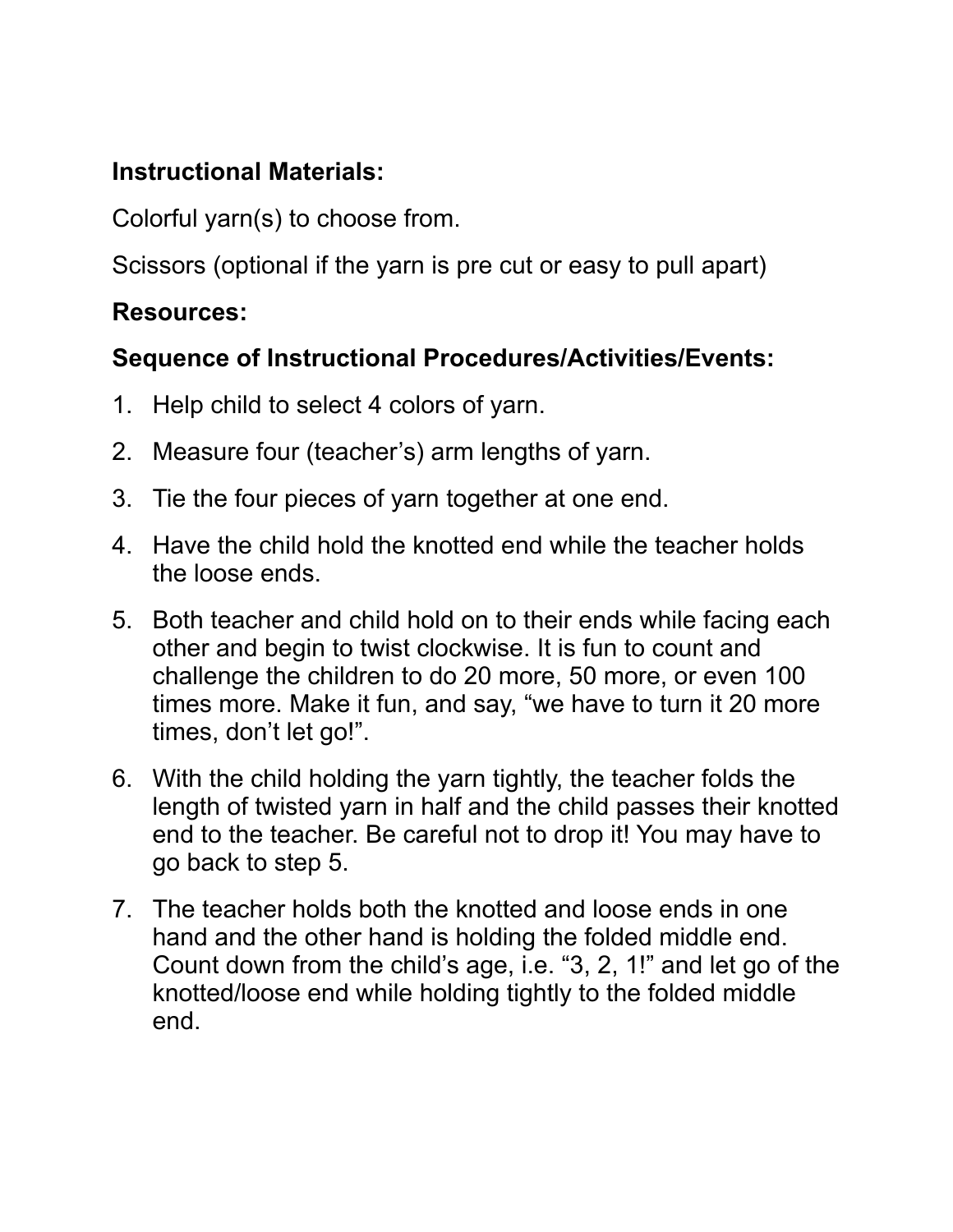- 8. The yarn twists into a shorter, much sturdier piece of string that is also colorful and beautiful. Tie the loose ends and the knotted end to prevent it from coming unraveled.
- 9. This can be an open ended toy to be used at the child's discretion within reason. It makes a pretty necklace or bracelet with the teacher's assistance to tie and safely wear.

#### **1. StudentPrerequisiteSkills/ ConnectionstoPreviousLearning:**

Students should be able to grasp and hold tightly to the strings and follow simple instructions.

# **2. 2. PresentationProceduresforNewInformationorModeling:**

Allow younger children to watch older children who have done it before so they see the desired outcome and understand what is expected.

## **3. GuidedPractice:**

Teacher helps by holding the yarn and twisting with the student.

#### **4. IndependentStudentPractice:**

Students can also seek out peers to make matching "friendship" cords. Older children who want to do it again can assist a younger child in yarn selection and help them twist.

## **Differentiated Instruction Accommodations:**

More or less assistance may be needed by students depending on age and ability. Mixed age classrooms of 3 to 5 year olds allows a range of strengths, weaknesses, levels of experience and abilities. After teachers have done the cord with a child, they may experiment trying with a classmate under supervision.